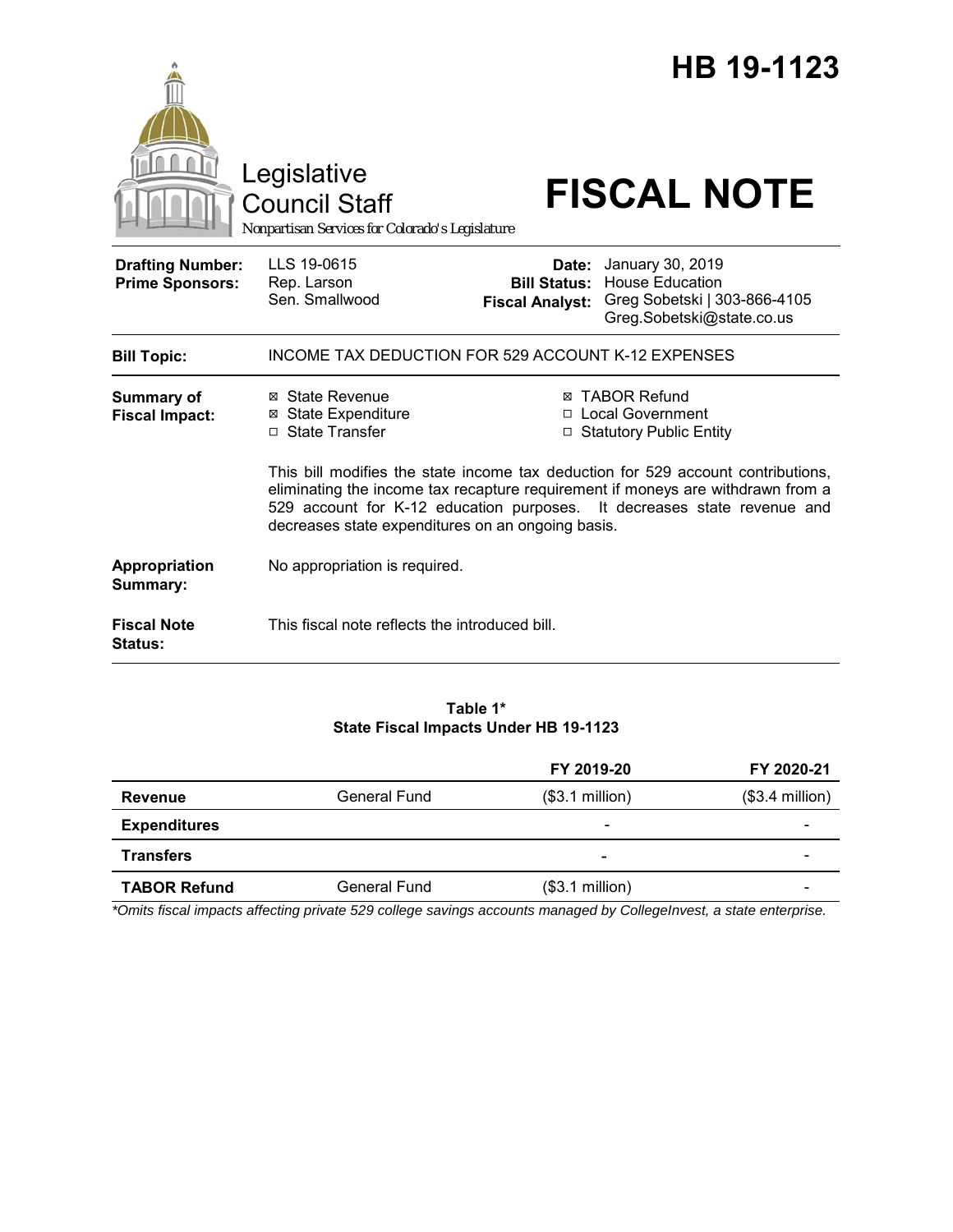January 30, 2019

# **Summary of Legislation**

This bill modifies the state income tax deduction for contributions to an education savings account established under section 529 of the Internal Revenue Code (529 account). The bill allows money in a 529 account to be withdrawn to pay for qualified kindergarten through twelfth grade (K-12) education expenses, including those for enrollment or attendance at a public, private, or religious school, and requires that such withdrawals not be subject to state income tax recapture.

### **Background**

**Current state deduction.** Current state law allows a taxpayer annually to deduct up to \$10,000 in 529 account contributions from state taxable income. Taxpayers are allowed to spend money from their 529 accounts for "qualified higher education expenses," as defined under a particular section in federal law, or as a result of the beneficiary student's death or disability or receipt of a scholarship. Withdrawals that do not fit one of these purposes are subject to income tax recapture, meaning that taxpayers who make these withdrawals must pay income tax on the amount withdrawn, plus penalty and interest. Colorado 529 accounts are managed by CollegeInvest, a state enterprise administered through the Department of Higher Education.

**Federal deduction.** Federal law allows for investment income earned in a 529 account to be deducted for federal tax purposes.

**Tax Cuts and Jobs Act.** The Tax Cuts and Jobs Act (TCJA) became law in December 2017. It amends section 529 to broaden the types of expenses that qualify for the federal deduction. Specifically, the TCJA broadens "qualified higher education expenses" to include expenses for an elementary or secondary public, private, or religious school; for tuition for tutoring or educational classes outside the home; for dual enrollment with a higher education institution; and for educational therapies for students with disabilities in connection with a home school.

According to an Office of Legislative Legal Services (OLLS) legal memorandum dated February 27, 2018, 529 account contributions for K-12 expenses and for other expenses added in the TCJA are eligible for the state deduction; however, 529 account withdrawals for these purposes are subject to income tax recapture, including penalty and interest. Expenditures for additional income tax recapture associated with this provision of the TCJA are not included in FY 2018-19 appropriations to the Department of Revenue (DOR), in DOR's FY 2018-19 supplemental request, or in DOR's FY 2019-20 budget request.

# **Assumptions**

**Current law.** This fiscal note assumes that current law will be administered in a manner consistent with the February 27, 2018, OLLS memorandum. Accordingly, 529 account contributions for K-12 expenses are assumed to qualify for the state deduction. However, taxpayers making 529 account withdrawals for these purposes are assumed to be subject to income tax recapture, including penalty and interest. Expenditures required for the DOR to administer this obligation in future years have not been estimated and are currently assessed as indeterminate.

**House Bill 19-1123.** Taxpayers who pay tuition at a private K-12 school are assumed to have an incentive to deposit up to \$10,000 annually in a 529 account, even if their contributions will not remain long enough to accrue substantial interest. For example, a taxpayer who pays K-12 tuition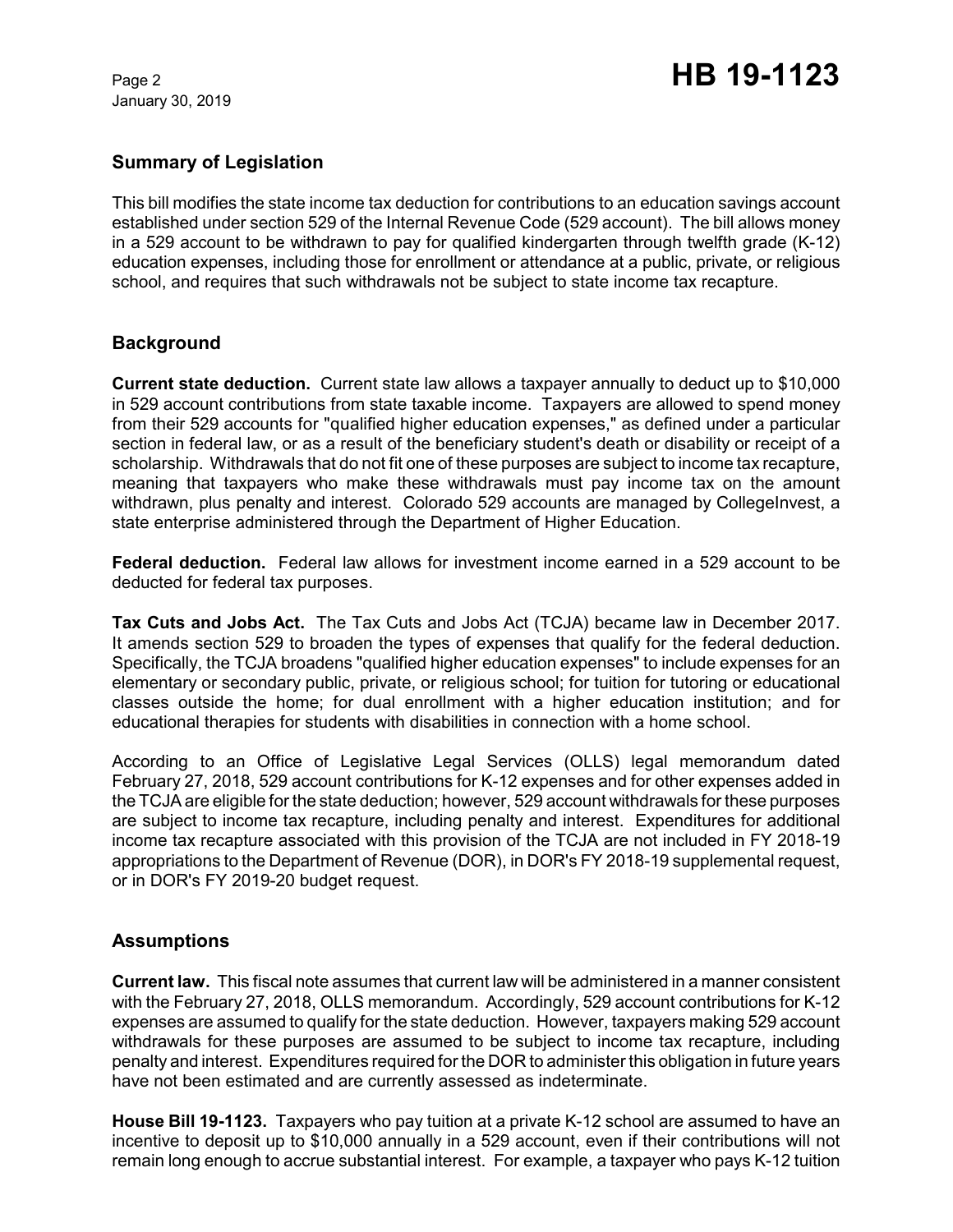January 30, 2019

of \$10,000 will receive a tax benefit worth \$463 by depositing income of \$10,000 in a 529 account, even if this money accrues no interest. For this reason, this bill is assumed to incentivize taxpayers to use 529 accounts even if they receive no federal tax benefit. Further, because tax benefits can be accessed during the same year for which qualified expenses are paid, this fiscal note assumes no lag time between 529 account deposits and withdrawals.

### **State Revenue**

The bill is expected to decrease General Fund revenue by \$3.1 million in FY 2019-20 and by \$3.4 million in FY 2020-21 and subsequent fiscal years. The estimate for FY 2019-20 reflect's the bill's August 2, 2019, effective date. The bill reduces individual income tax revenue, which is subject to TABOR.

**General Fund.** The bill reduces income tax revenue by eliminating a current law income tax recapture requirement for 529 account withdrawals for K-12 education, and by providing an income tax benefit to taxpayers who make 529 account contributions that they intend to withdraw for K-12 education purposes. This bill assumes that accounts will be utilized for approximately 11,000 K-12 students per year, for whom 529 account contributions will be made in amounts averaging \$6,650 annually. The population estimate assumes that accounts will be used for 31.5 percent of Colorado's 34,550 private school students, consistent with the share of college students for whom accounts are used. The estimated amount deducted is consistent with account disbursements for higher education.

**529 accounts.** Table 1 does not present the bill's impact on revenue collected in 529 accounts because this revenue is not available for appropriation or expenditure by any state agency. Consistent with the General Fund revenue estimates in the previous paragraph, the bill is expected to increase funds contributed to 529 accounts by \$73.2 million annually when fully implemented.

### **State Expenditures**

The bill decreases General Fund expenditures for tax administration because DOR will no longer be required to initiate income tax recapture when withdrawals from 529 accounts are made for K-12 education purposes. The impact on expenditures will occur in future years on an ongoing basis and is assessed as indeterminate.

**529 accounts.** Table 1 does not present the bill's impact on expenditures paid from 529 accounts because these expenditures are not made for any state program. Consistent with the General Fund revenue estimates in the previous section, the bill is expected to increase withdrawals from 529 accounts by \$73.2 million annually when fully implemented.

**TABOR refunds.** The bill is expected to decrease state General Fund obligations for TABOR refunds by \$3.1 million in FY 2019-20. Under current law and the December 2018 forecast, the bill will correspondingly reduce the amount refunded to taxpayers via sales tax refunds on income tax returns for tax year 2020. The state is not expected to collect a TABOR surplus in FY 2020-21. An estimate of state revenue subject to TABOR is not available for fiscal years beyond FY 2020-21.